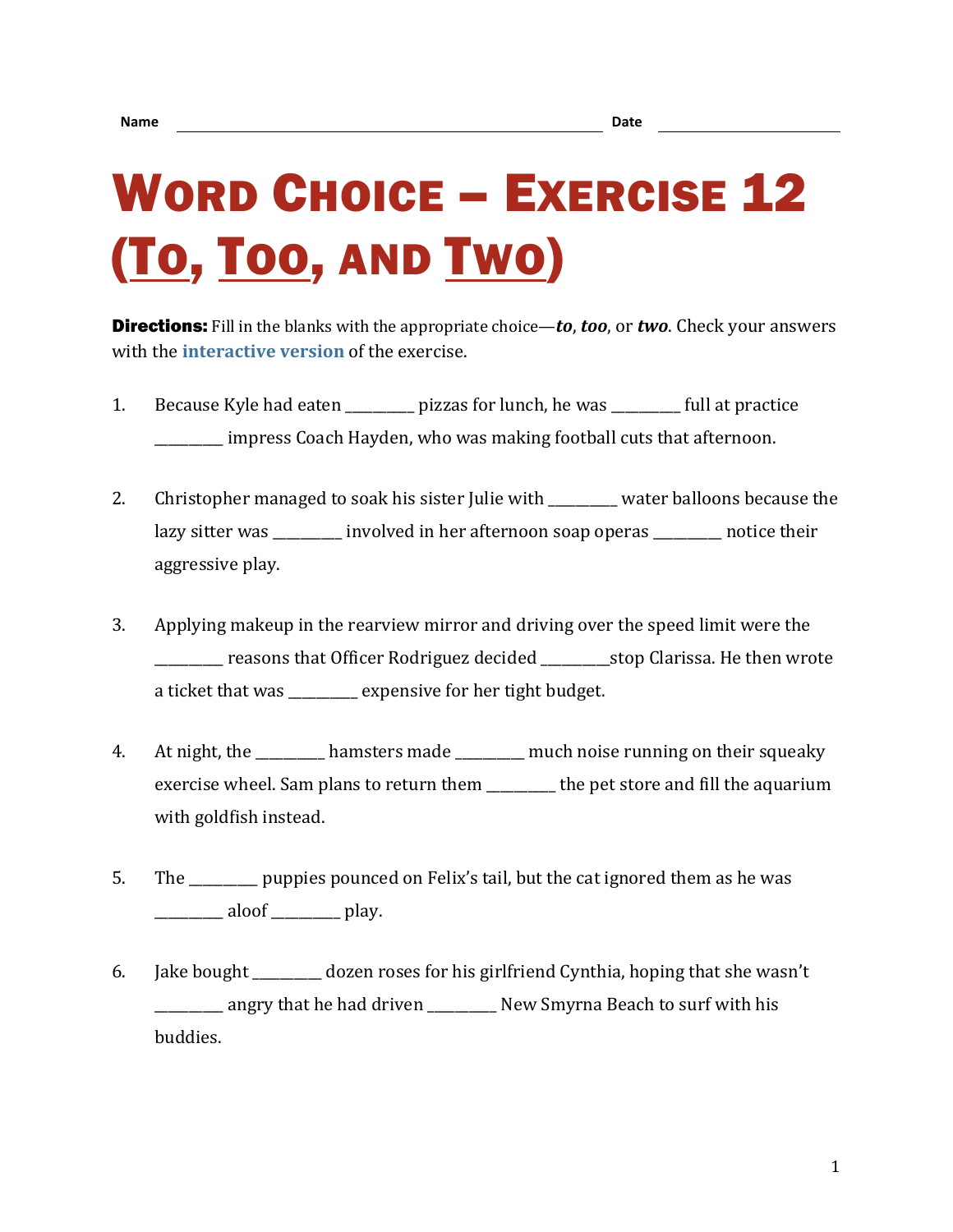- 7. Tina has \_\_\_\_\_\_\_\_\_\_ much bad luck! She bought \_\_\_\_\_\_\_\_\_\_ new pens for her final exam in International Politics. \_\_\_\_\_\_\_\_\_\_ her surprise, the test was multiple choice and required a pencil for the answer sheet.
- 8. \_\_\_\_\_\_\_\_\_\_ ponytails bobbed on the back of Brittney's head. They were \_\_\_\_\_\_\_ distracting \_\_\_\_\_\_\_\_\_\_ Eric, who sat mesmerized like a cat watching the mini blind cord swaying in the breeze through an open window.
- 9. Sienna ordered extra shots of espresso in her cappuccino. Joshua would have enjoyed the extra caffeine \_\_\_\_\_\_\_\_, but didn't want his hands \_\_\_\_\_\_\_\_\_ shake in chemistry lab that afternoon.
- 10. \_\_\_\_\_\_\_\_\_\_ cars ahead of Wanda was an idiot on a cell phone who was \_\_\_\_\_\_\_\_\_\_ distracted by the conversation \_\_\_\_\_\_\_\_\_\_ realize the light had changed.
- 11. Arriving \_\_\_\_\_\_\_\_\_\_ late to take the quiz, Amy calculated the zero into her average. She realized that she would need \_\_\_\_\_\_\_\_\_ 100s if she hoped \_\_\_\_\_\_\_\_\_ have the minimum *C*- to pass the course.
- 12. When Martha counted only \_\_\_\_\_\_\_\_\_\_ dollars in her wallet, she knew that she was \_\_\_\_\_\_\_\_\_\_ broke for a sandwich and would have \_\_\_\_\_\_\_\_\_\_ settle for potato chips and a canned soda for lunch.
- 13. Mrs. Pickle, the librarian who is \_\_\_\_\_\_\_\_\_\_ mean \_\_\_\_\_\_\_\_\_\_ approach, scowled when we removed the \_\_\_\_\_\_\_\_\_\_ large books on Renaissance art from the reference shelves.
- 14. Like everyone else in my organic chemistry class, I want a good grade, but I refuse to bribe the lab assistant with \_\_\_\_\_\_\_\_ jelly donuts for extra time \_\_\_\_\_\_\_\_ finish this week's experiment.